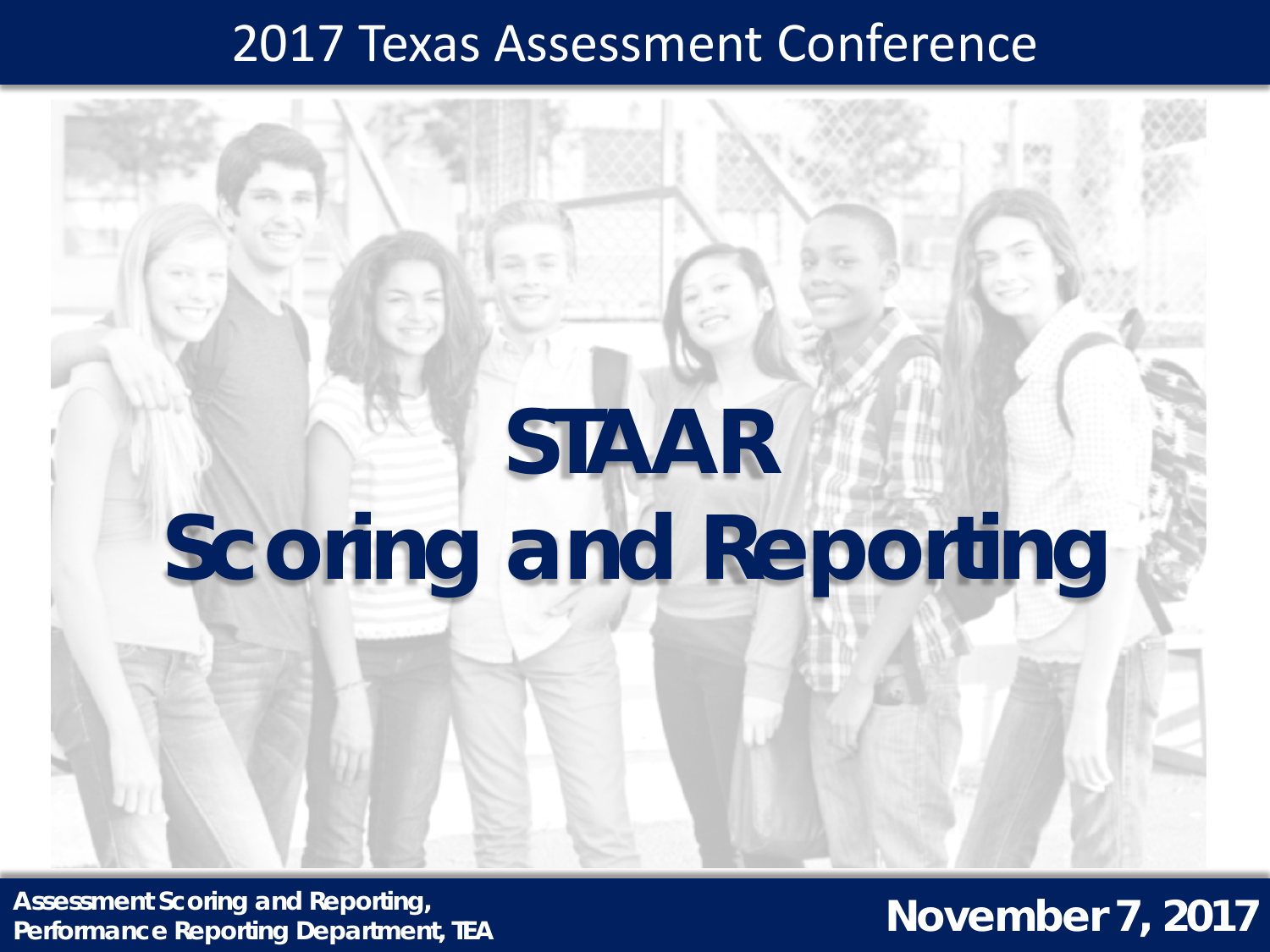## **Components of the 2018 Texas Assessment Program**

- State of Texas Assessments of Academic Readiness (STAAR)
- TAKS (exit level)  $\rightarrow$  STAAR
- STAAR Alternate 2
- Texas English Language Proficiency Assessment System (TELPAS)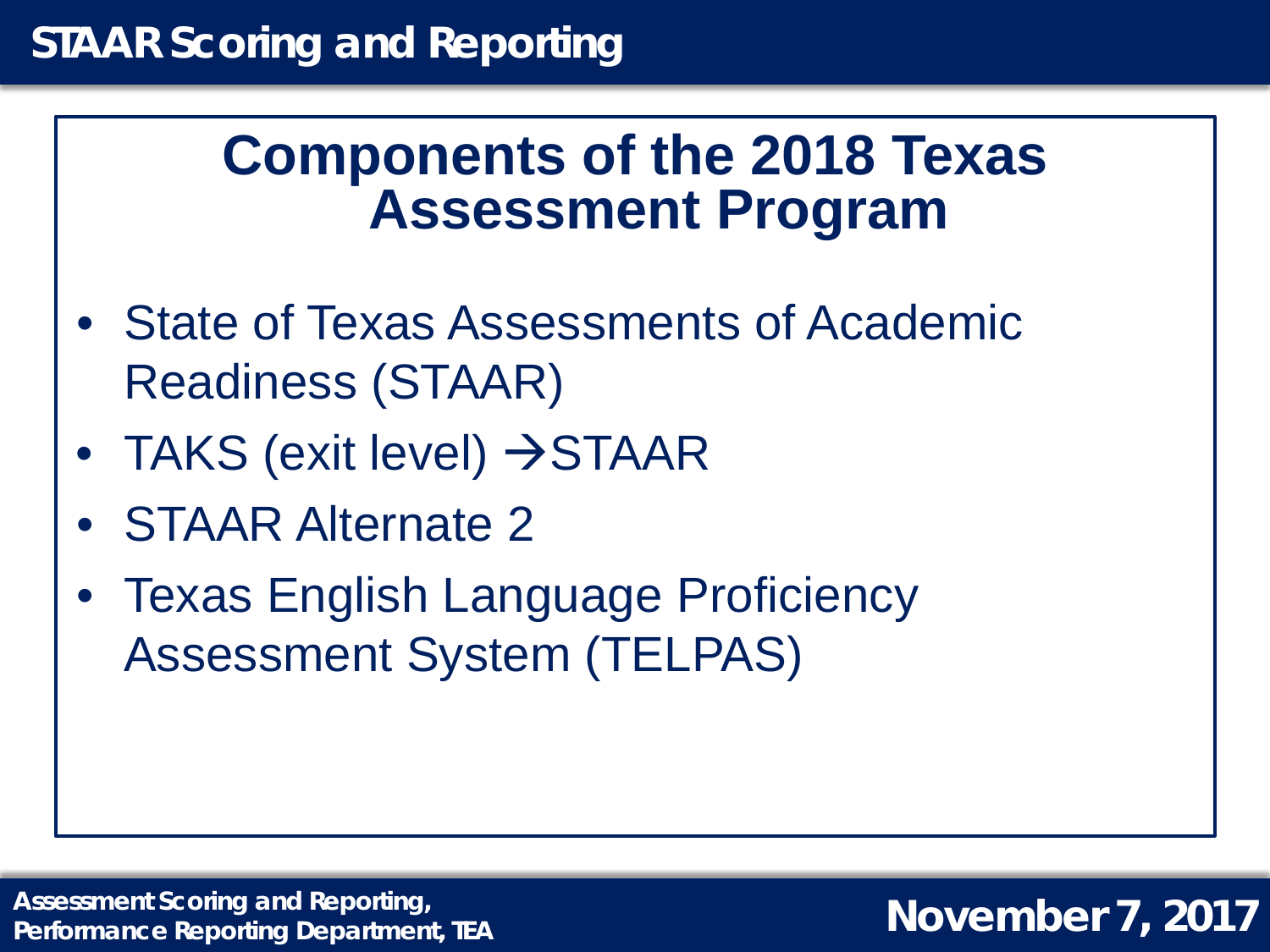## **Answer Documents**

- STAAR and STAAR Spanish one combined answer document
- STAAR with embedded supports, incl. braille if approved by TEA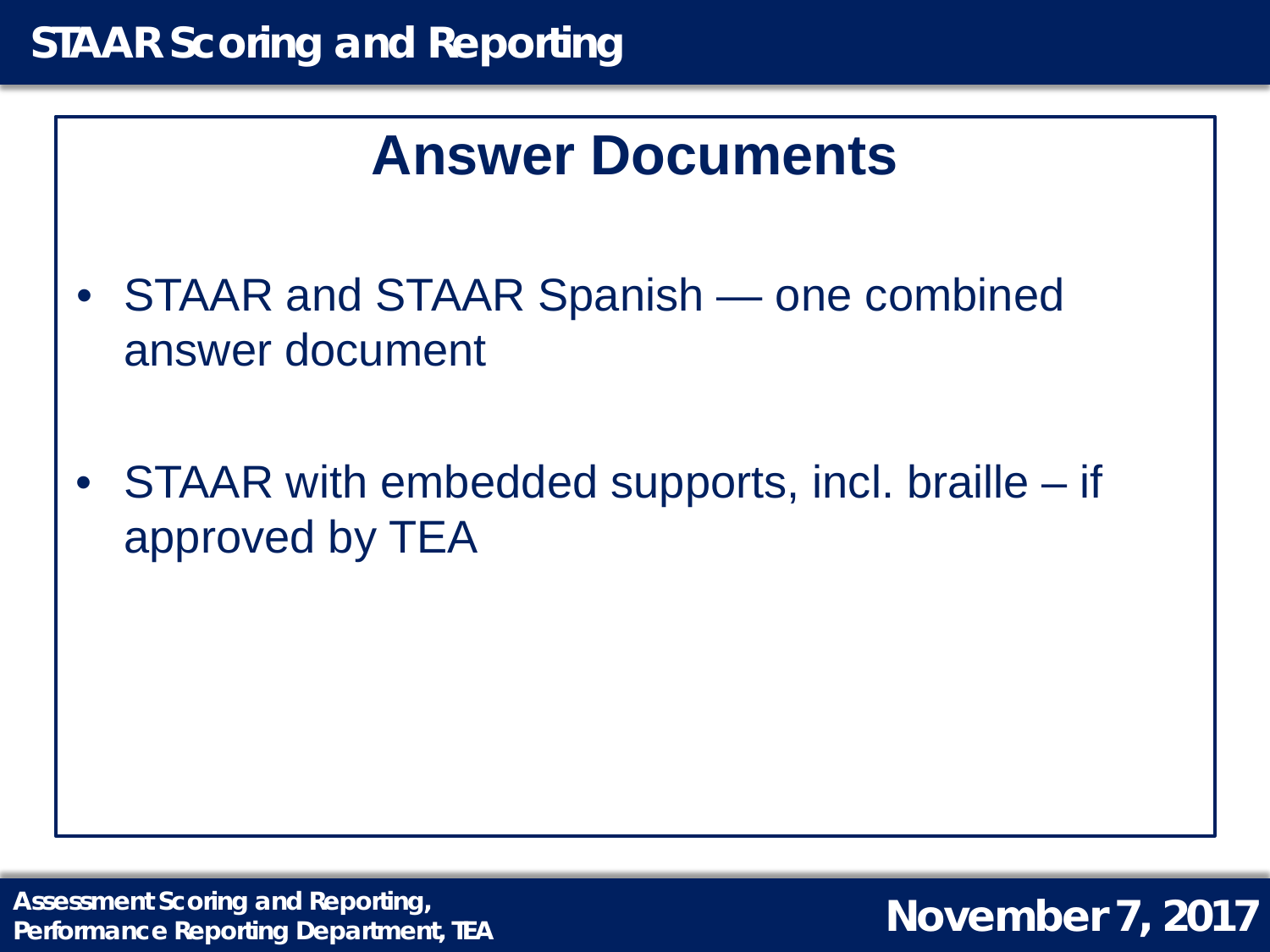## **Answer Documents (continued)**

- STAAR Score Codes
	- "S" tested
	- "A" absent
	- "O" other (illness, testing irregularity, EOC/above grade level, substitute assessment, etc.)
	- "\*" paper/online combination within the same administration

## NOTE: For each subject area, only ONE score code should be gridded.

**Assessment Scoring and Reporting, Performance Reporting Department, TEA**

### **November 7, 2017**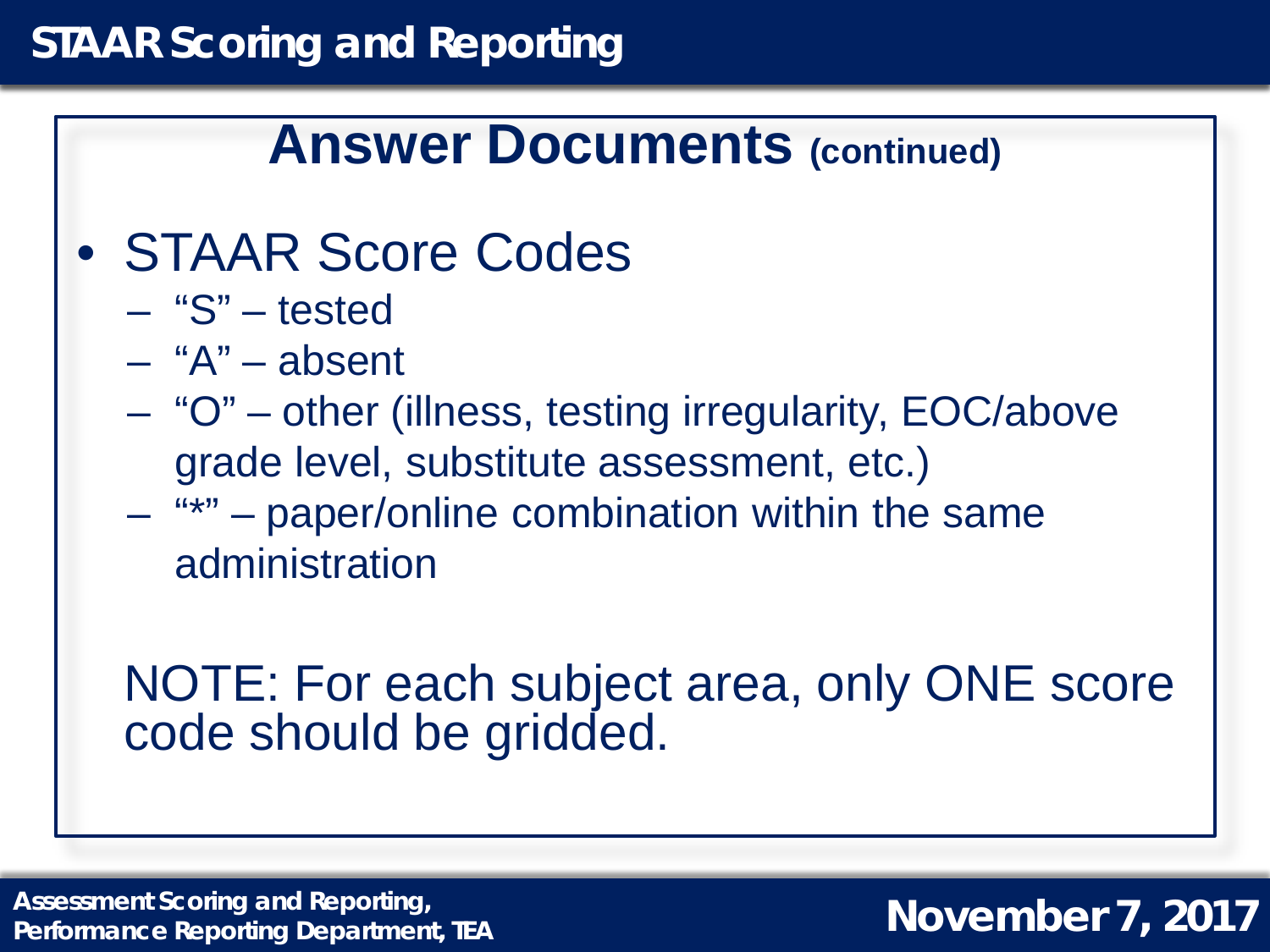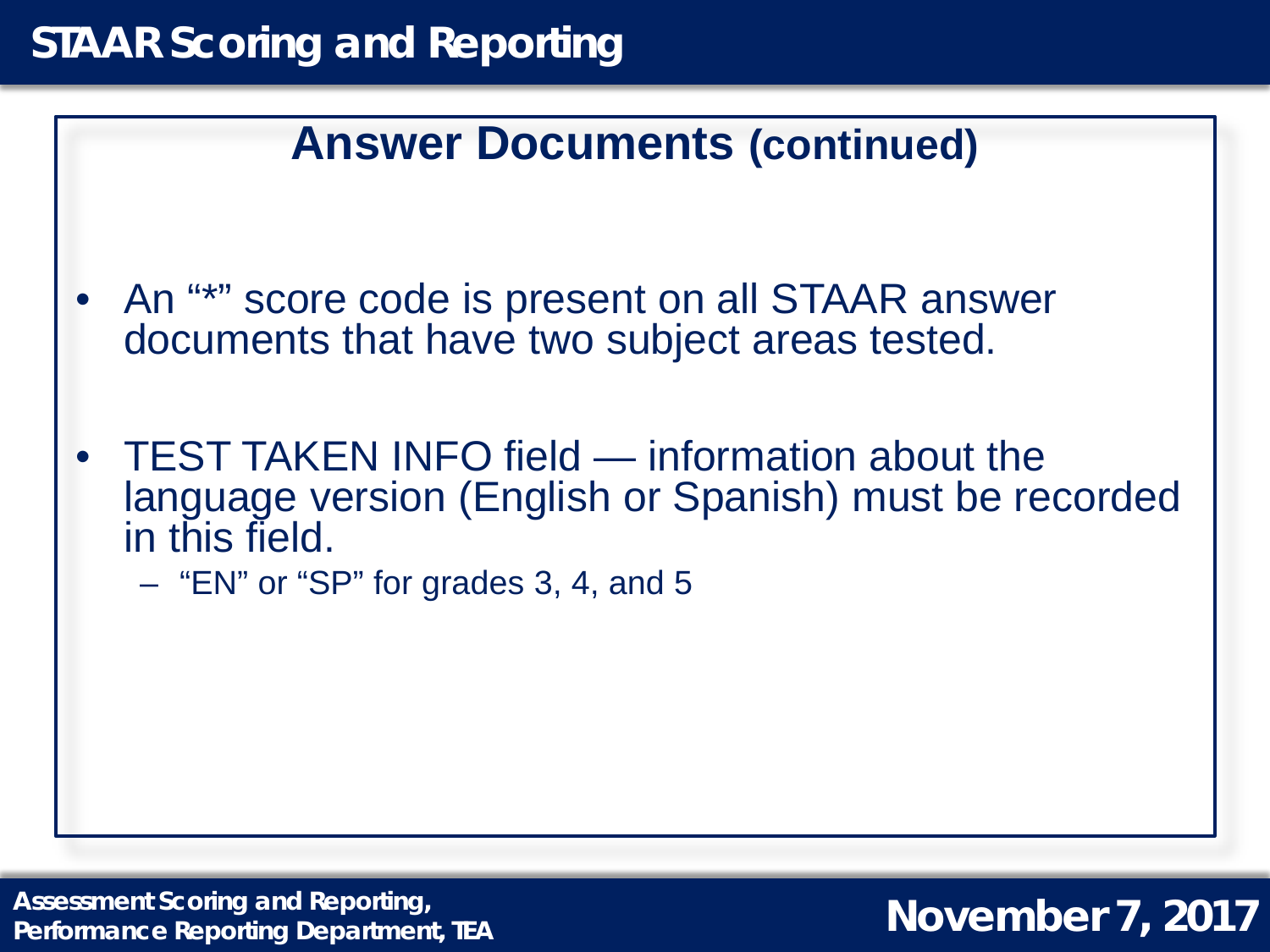## **Crisis Code – Agency Use Column C**

- 1 = This indicates a student was enrolled or was eligible to enroll in an LEA impacted by Hurricane Harvey, and the student enrolled in a different LEA during the 2017- 2018 school year. (Equates to TSDS/PEIMS Crisis Code 5A.)
- $2$  = This indicates a student was enrolled or was eligible to enroll in an LEA impacted by Hurricane Harvey, and the student enrolled in another campus in the same LEA during the 2017-2018 school year. (Equates to TSDS/PEIMS Crisis Code 5B.)
- 3 = This indicates a student is identified as homeless because of Hurricane Harvey but has remained enrolled in their home campus during the 2017-2018 school year. (Equates to TSDS/PEIMS Crisis Code 5C.)
- 4 = This indicates that a student enrolled in a Texas public school during the 2017- 2018 school year as a result of being displaced from their residence by Hurricane Irma, Hurricane Maria, or any other hurricane labeled as such by the National Hurricane Center, other than Hurricane Harvey. (Equates to TSDS/PEIMS Crisis Code 06.)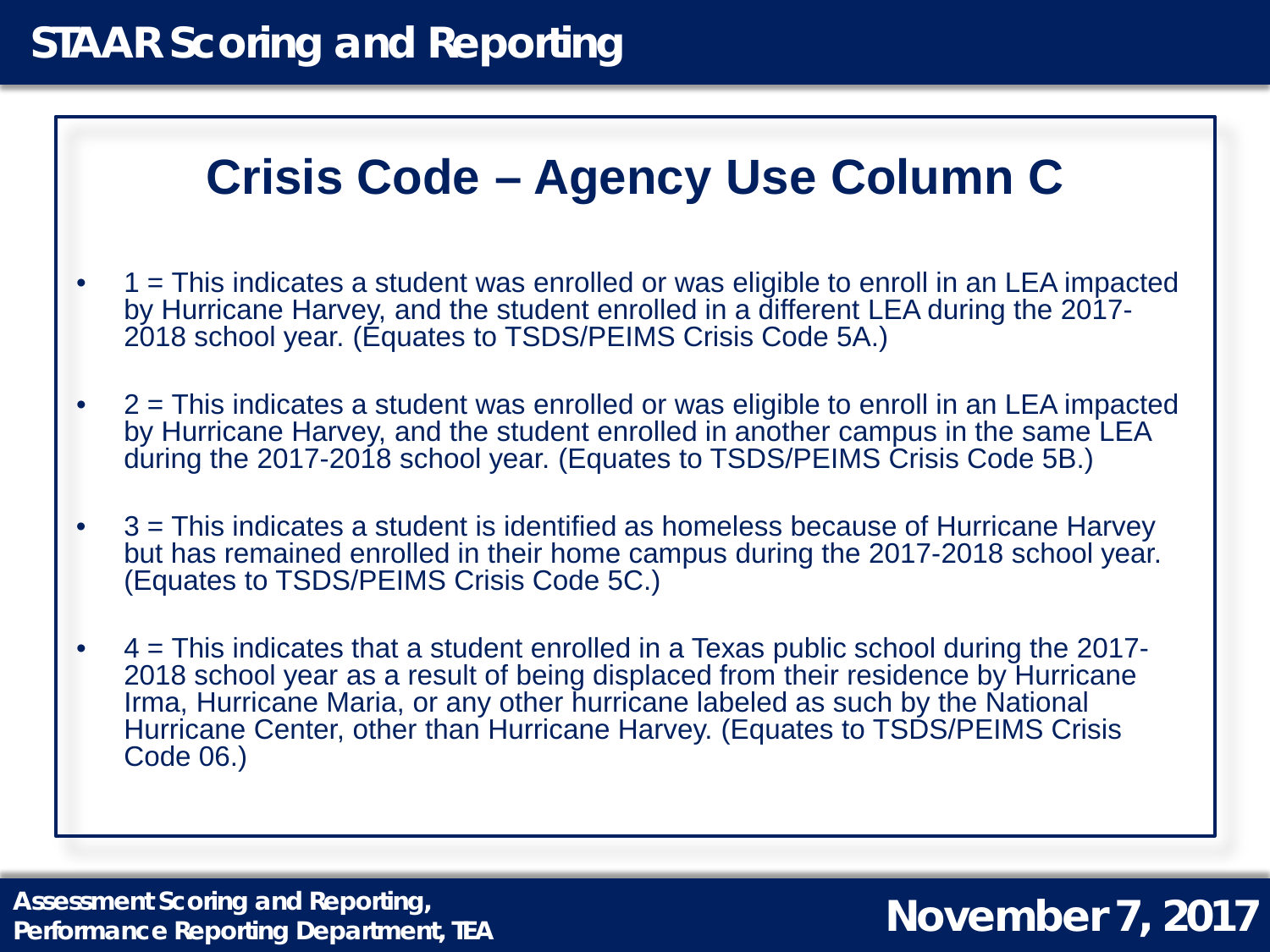## **TAKS/TAAS/TEAMS Coding**

In Agency Use box, column D, mark the following:

• *Bubble 1*

- Algebra I document bubble 1 would indicate TAKS, TAAS or TEAMS tester taking Algebra I as a replacement for mathematics.
- Biology document bubble 1 would indicate TAKS tester taking biology as a replacement for science.
- U.S. History document bubble 1 would indicate TAKS tester taking U.S. History as a replacement for social studies.
- English II document bubble 1 would indicate TAKS tester taking entire English II as a replacement for ELA.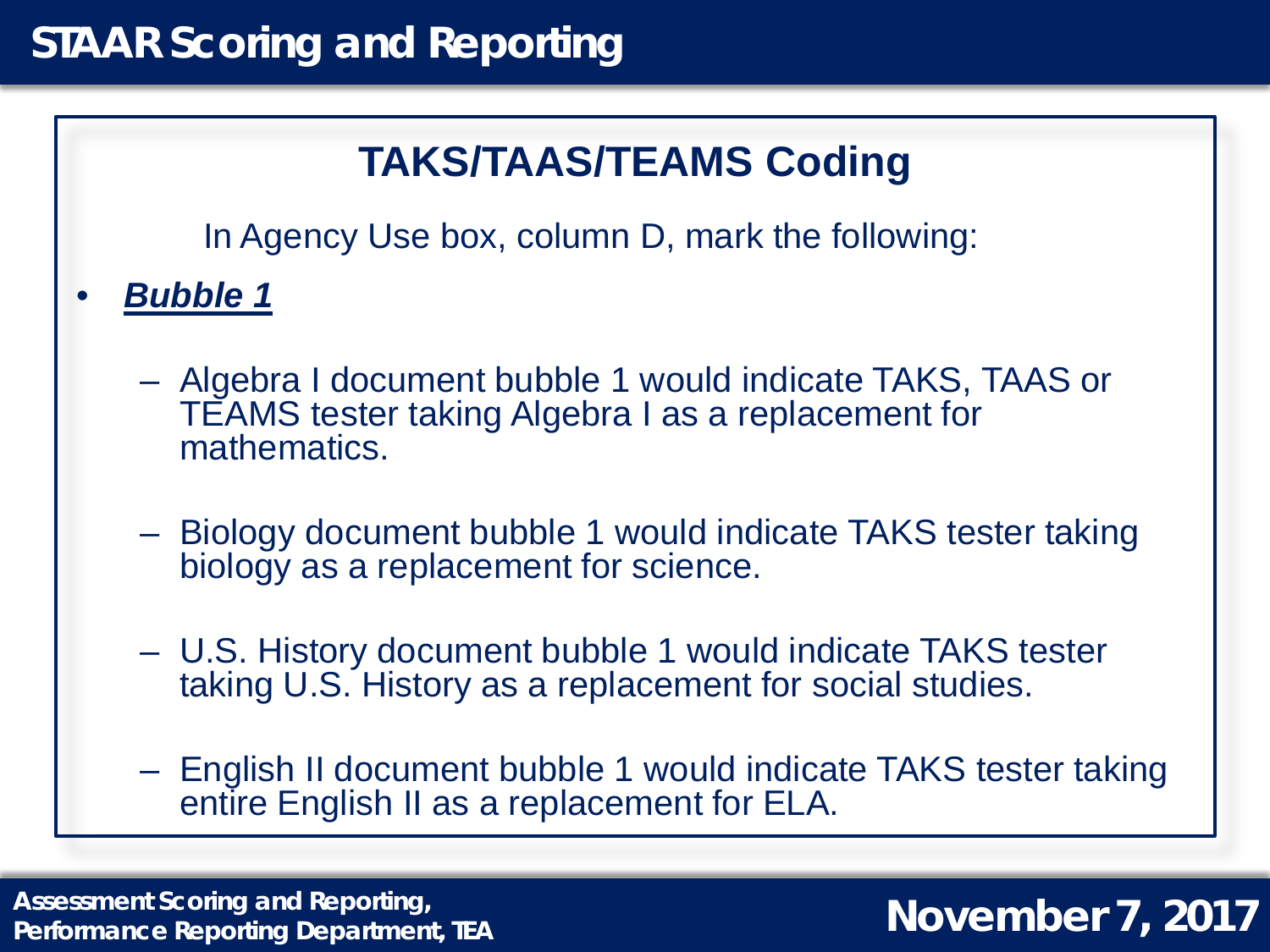### **TAKS/TAAS/TEAMS Coding (continued)**

In Agency Use box, column D, mark the following:

- **Bubble 2 ONLY gridded on English II answer documents** 
	- English II document bubble 2 would indicate TAAS/TEAMS tester taking English II reading section as a replacement for TAAS/TEAMS reading.
- **Bubble 3 ONLY gridded on English II answer documents** 
	- English II document bubble 3 would indicate TAAS tester taking English II writing section as a replacement for TAAS writing.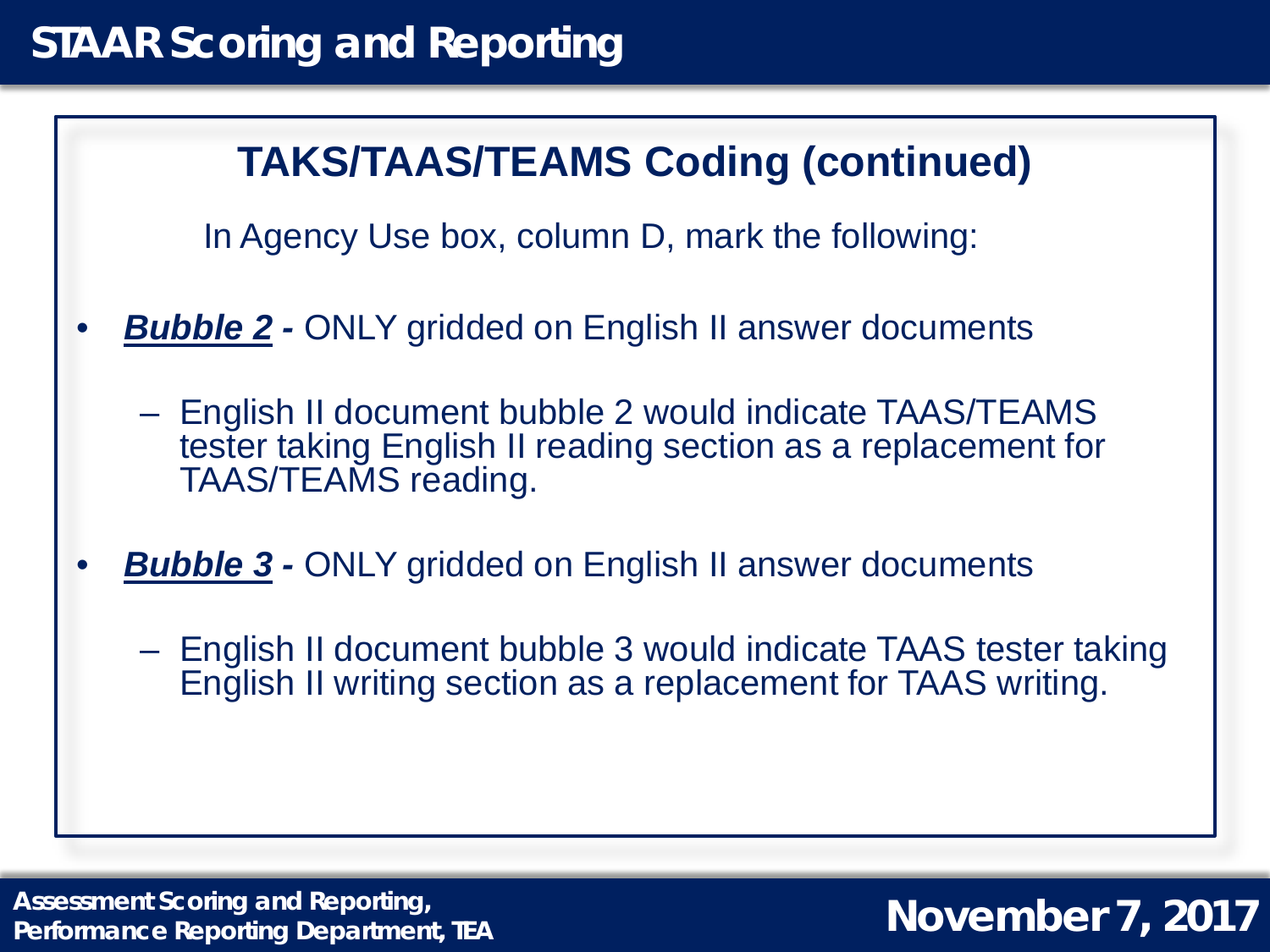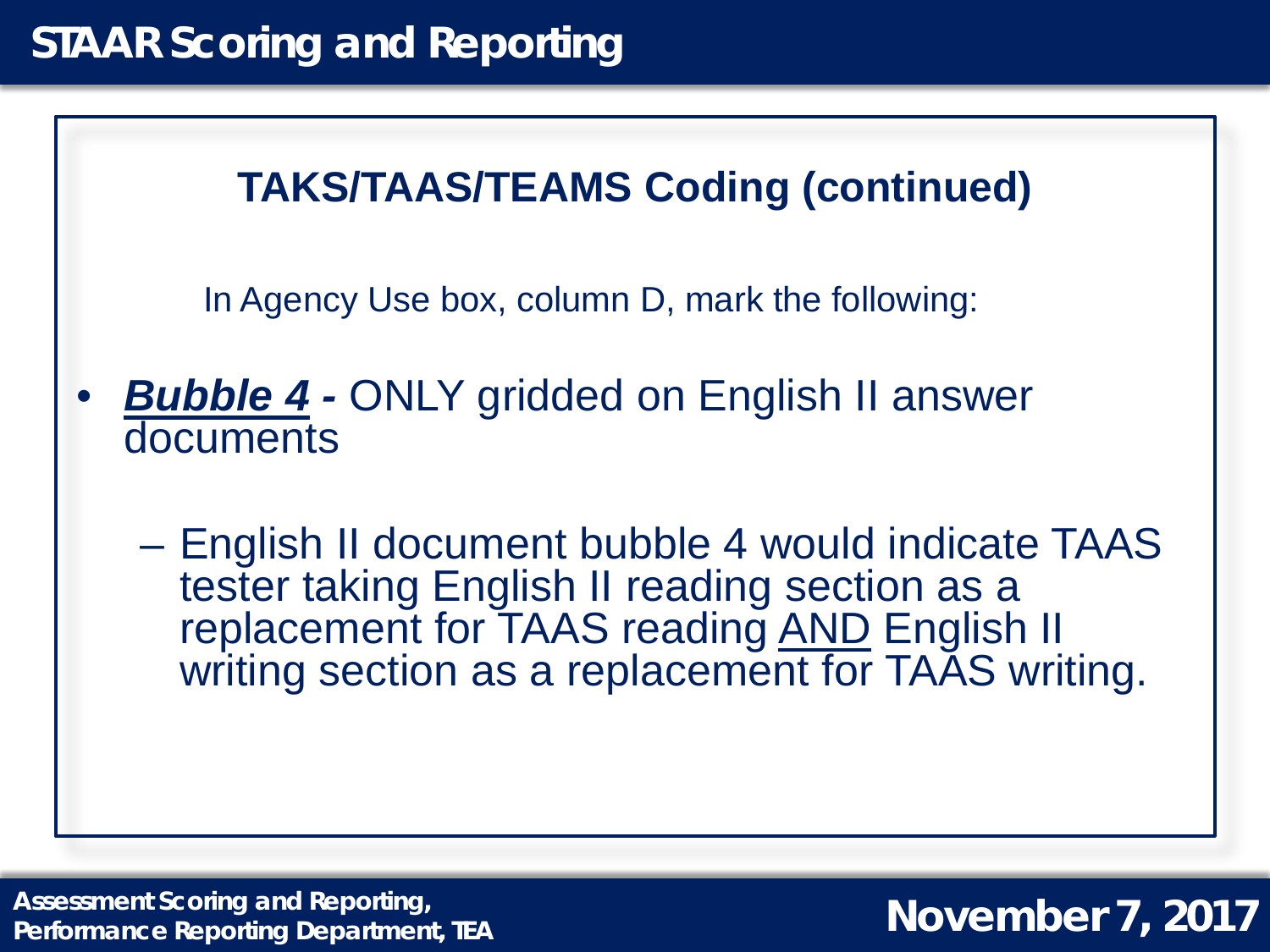# **Standard Reports – All Programs**

- Student Report Card
- Confidential Student Label
- Confidential Campus Roster
- Campus and District Summary Report— *including combined and cumulative (grades 5 & 8 retests) summary reports*
- Data File individual student data file
- Item Analysis Summary and Individual Reports
- Images of Essays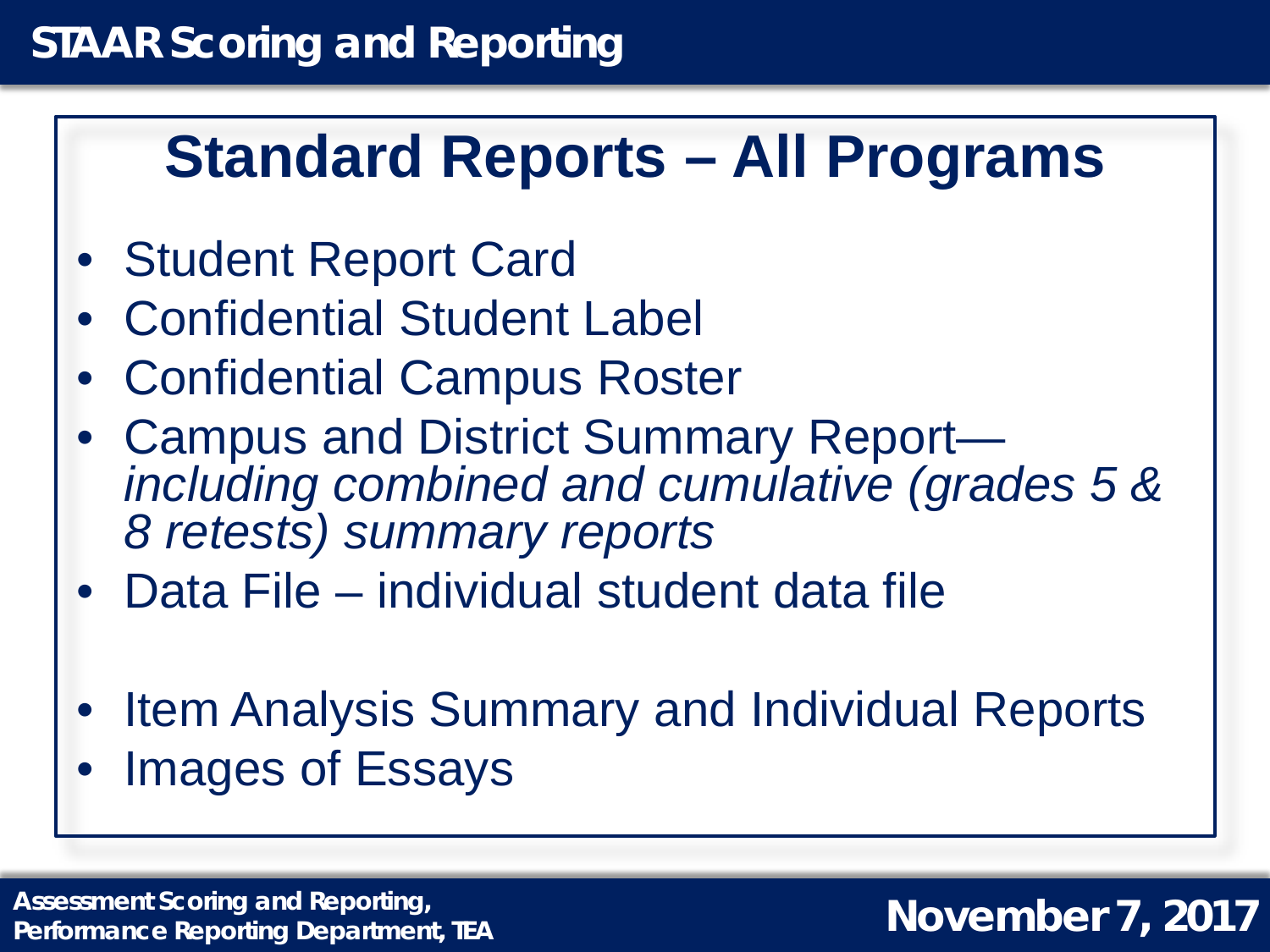## **Additional Copy of Reports**

- SRCs extra copy, **Spring** only
- Labels extra copy, all administrations

## **No Longer Printed Reports**

- Confidential Campus Rosters
- **Summary Reports**

Assessment Scoring and Reporting,<br>Performance Reporting Department TEA **Assessment Department Open Proper November 7, 2017 Performance Reporting Department, TEA**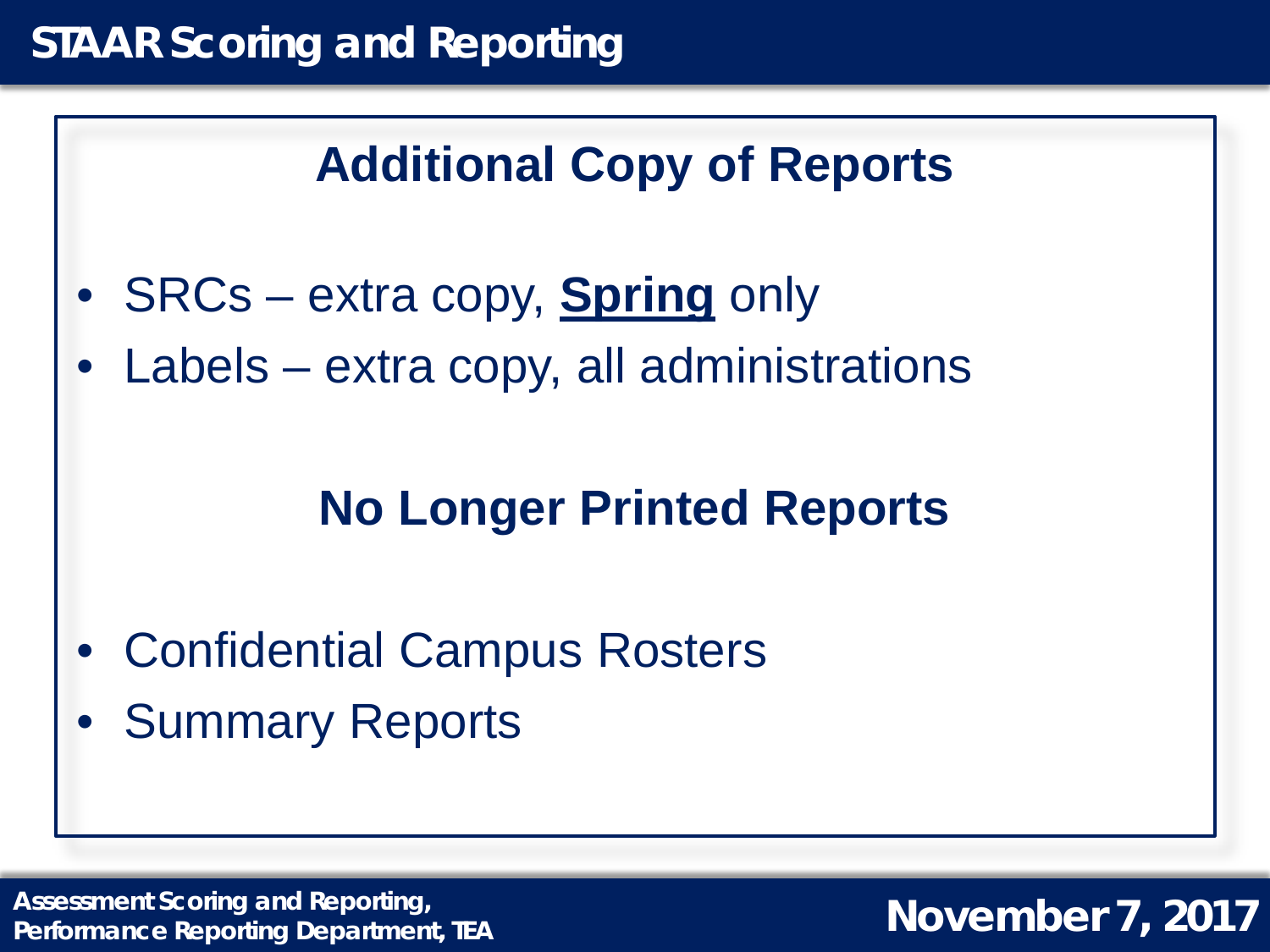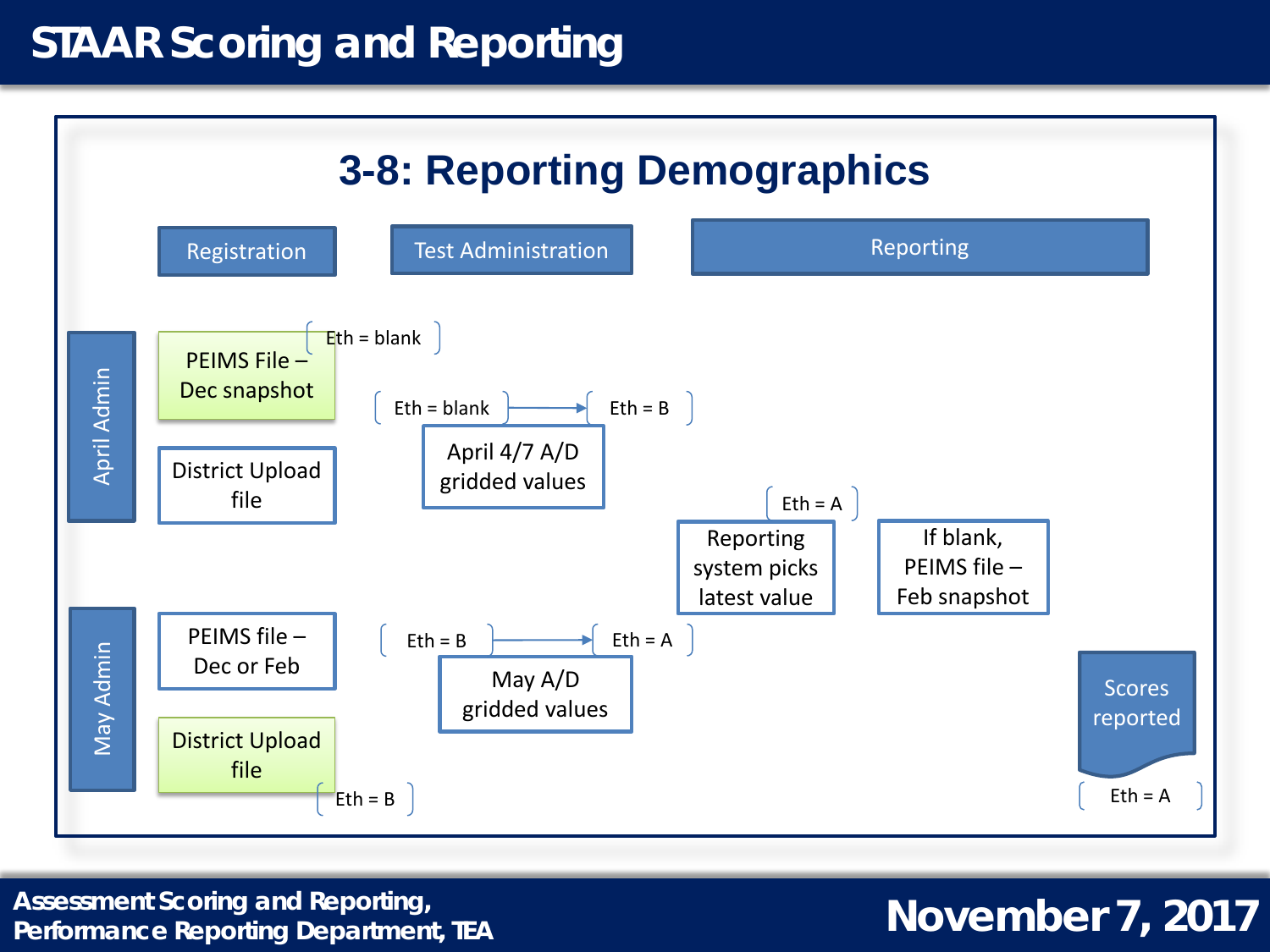# **Timelines**

- Weekly SRCs (updates) posted every Thursday
	- Submit changes by Friday to be included in weekly SRCs
- Monthly data file (cumulative) posted 7<sup>th</sup> of the month
	- Includes all changes up to, and including, the last weekly SRC prior to the monthly file
- **Rescores** 
	- Processed and results updated (if applicable) within 30 days